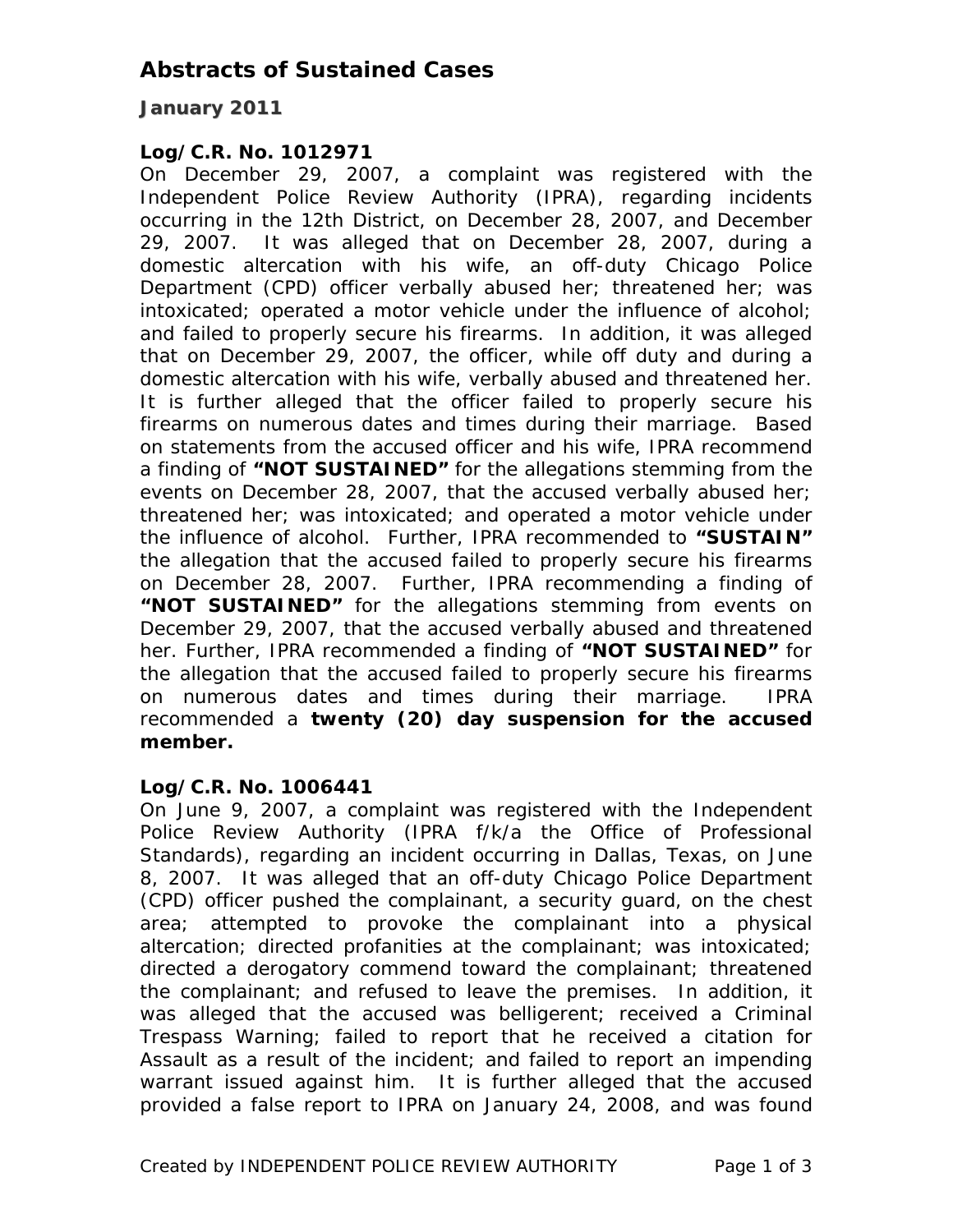# **Abstracts of Sustained Cases**

### **January 2011**

guilty of Assault. Based on statements from the accused officer, reports, and witnesses, IPRA recommended to **"SUSTAIN"** the allegations that the accused pushed the complainant on the chest area; attempted to provoke the complainant into a physical altercation; directed profanities at the complainant; was intoxicated; directed derogatory comments toward the complainant; threatened the complainant; refused to leave the premises; was belligerent; received a Criminal Trespass Warning; and provided a false report to IPRA. Further, IPRA recommended a finding of **"NOT SUSTAINED"**  for the allegations that the accused failed to report that he received a citation for Assault as a result of the incident, and failed to report an impending warrant issued against him. Further, IPRA recommended a finding of **"UNFOUNDED"** for the allegation that the accused was found guilty of Assault. IPRA recommended a **sixty (60) day suspension for the accused member.** 

#### *Log/C.R. No. 1015935*

On April 21, 2008, a complaint was registered with the Independent Police Review Authority (IPRA), regarding an incident occurring in the 5th District, on April 16, 2008, involving one known Chicago Police Department (CPD) officer and unknown CPD officers. It was alleged that the known officer, while working as a security guard at an elementary school, struck complainant's son with a baton without justification; and failed to complete a Tactical Response Report (TRR). In addition, it is alleged that unknown officers failed to initiate a complaint on behalf of the complainant. Based on statements from the accused officer, reports, and witnesses, IPRA recommended a finding of **"NOT SUSTAINED"** for the allegation that the accused struck the complainant's son without justification. Further, IPRA recommended to **"SUSTAIN"** the allegation that the accused failed to complete a TRR. Further, IPRA recommended a finding of **"NOT SUSTAINED"** for the allegation that unknown officers failed to initiate a complaint on behalf of the complainant. IPRA recommended a **three (3) day suspension for the known officer.** 

### *Log/C.R. No. 1025564*

On April 16, 2009, a complaint was registered with the Independent Police Review Authority (IPRA), regarding incidents occurring in the 12th District, on April 14, 2009, and April 15, 2009, involving Chicago Police Department (CPD) members (Sergeant A and Officer B). It was alleged that on-duty Sergeant A sent on-duty Officer B harassing messages via the PDT system of the CPD on April 14, 2009, and April